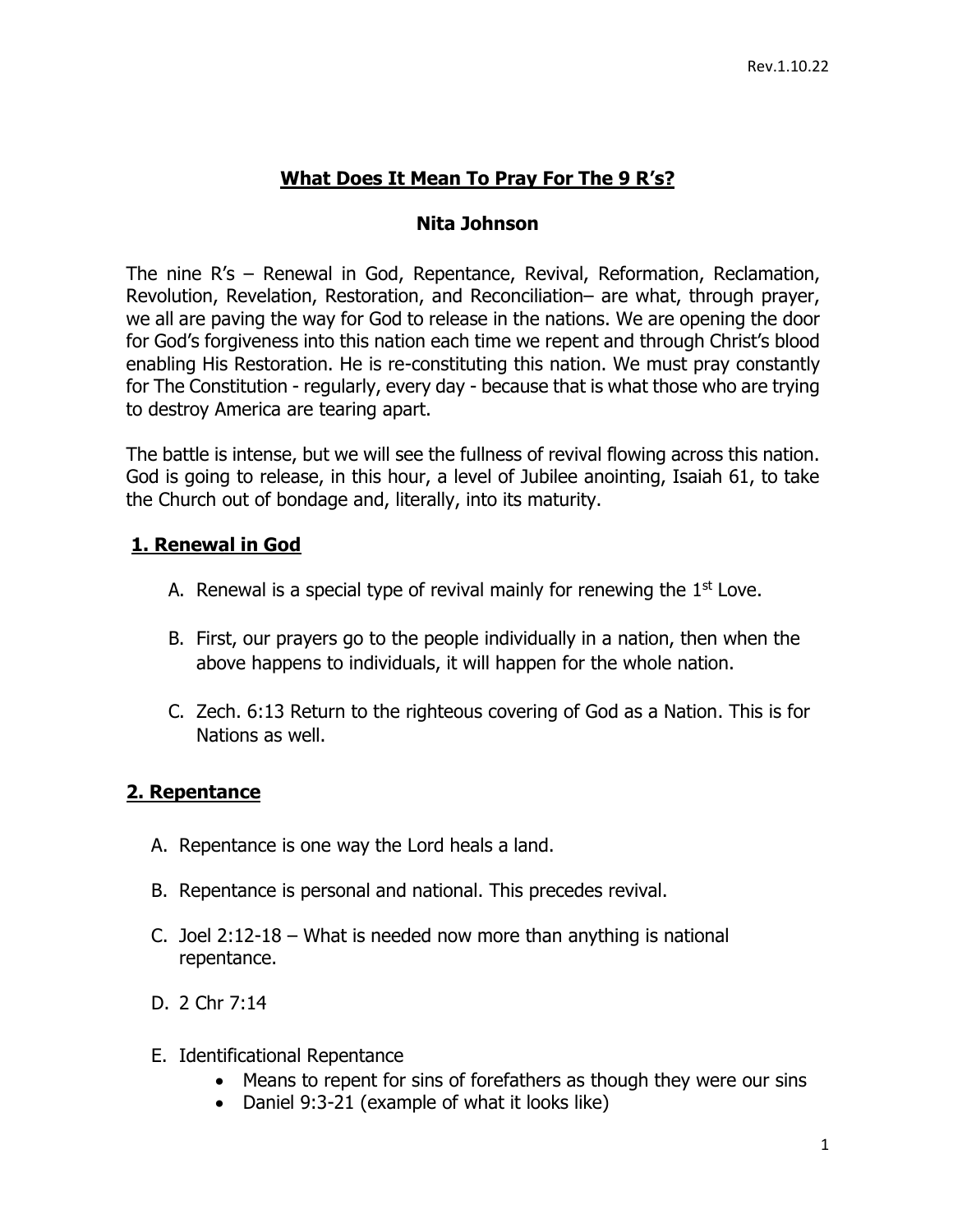- According to Ezekiel 14:14 Daniel was one of the 3 most righteous men in the earth yet here he sits at the feet of the Father repenting for the sins of his forefathers
- Daniel prays as though they were his own sins
- That is an example of identificational repentance
- The Bible carries the concept of identificational repentance from the beginning clear up to the death and resurrection of **Christ**
- Christ, bearing the ultimate priestly ministry of identificational repentance on behalf of all men, our actions in His Name enables us to receive what He desires to give.
- It is still a value in the eyes of God today
- This repentance undoes the legal hold that allows the enemy to operate
- As we come and bow down before Him in repentance and return to intercede in righteousness, He will cleanse us and lift us up and make us a nation respected throughout the earth.

## **3. Revival**

- A. Weeping is not the healing of America or any nation
- B. Weeping and repentance builds a pathway for God to come in the Spirit of Revival.
- C. With a national revival, God will be enthroned and the Nation restored.
- D. Brings deep cleansing to Nations, the Church, and individuals accompanied with supernatural signs and wonders. Acts 2
- E. Revival is what heals the nation
	- God's mercy is so great that He pours out that part of Himself to heal a nation that really does not deserve it
- F. Revival will awaken this nation
	- We will see a harvest unlike any we have ever seen
	- This revival will work in conjunction with God's Revolution which at this point is ongoing.
- G. He wants to honor the sacrifice of the martyrs throughout history with revival.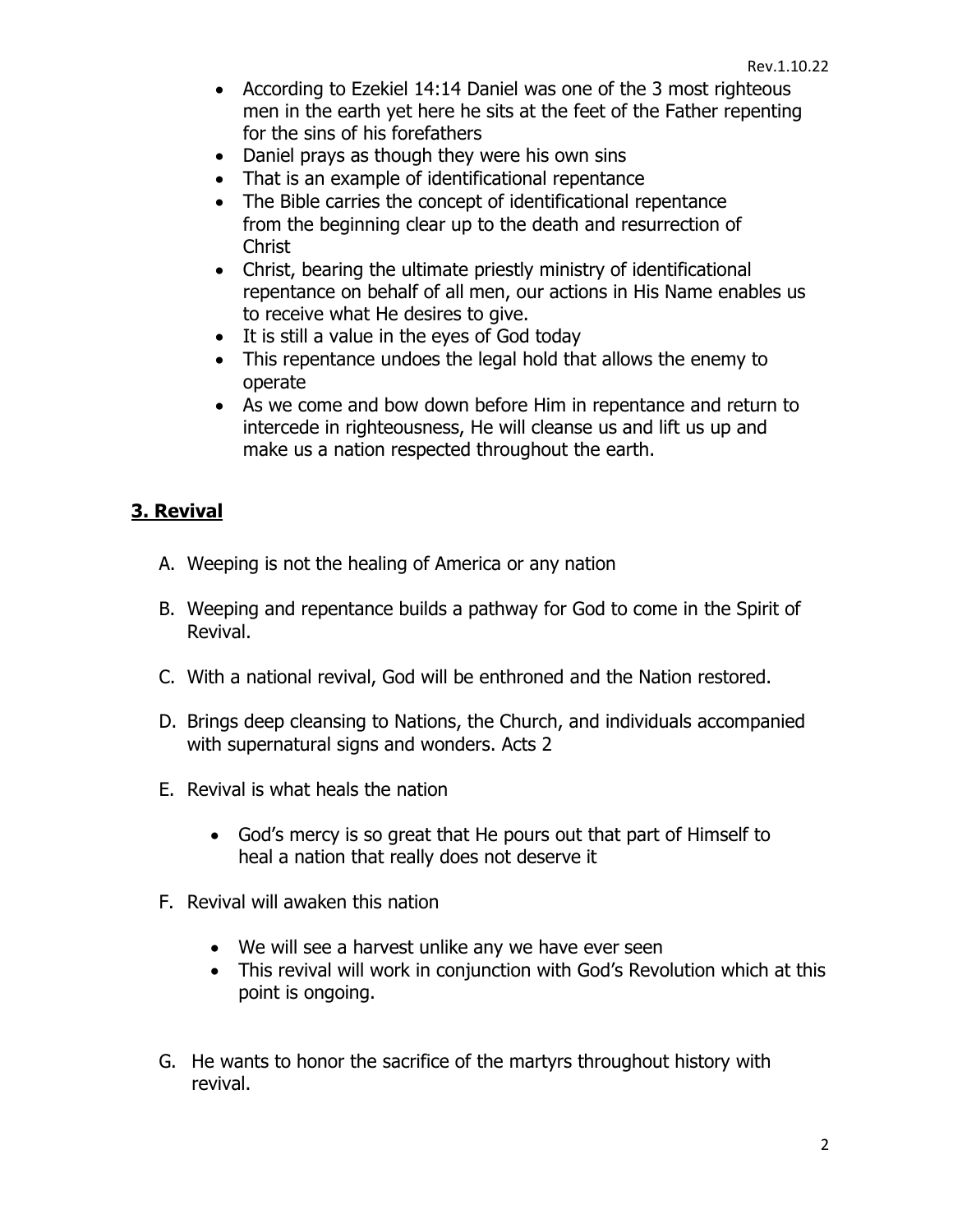• It is His gift to them as well as to us.

#### **4. Reformation**

- A. Reformation brings change.
- B. Revival alone cannot do what Reformation does.
- C. Think about the European Reformation under Martin Luther.
- D. Revival affects many things in a magnificent way and will get people's attention.
- E. Reformation releases the power of God to dig down to the root of sin and establish a new beginning; repairing the waste places of the generations. Is 58:12
- F. But to change the very core of human existence, Reformation is necessary.
- G. Restores true doctrine and lifts the Christian Church, nations to new awakening and deep changes in God. It is the greatest of all special interventions by God. There is no area of life it does not effect.
- H. The result of this Reformation will be a tremendous change and shift in the world.
	- We pray for Reformation and Revival to break the powers of darkness that cannot be broken by any other means
	- And that through this breaking, He will make us holy and pleasing in His sight.
- I. More importantly Reformation is bringing forth the Bride of Christ in splendor.
- J. It is bringing the release of Melchizedek Priesthood and Mighty Men of Valor.
- K. The Reformation and the Jubilee anointing will transform the Church of Christ.
	- The Jubilee anointing has the capacity to change you and me in a moment from a baby Christian into an adult son much more quickly than without it.
	- It can bring us into the full stature of Christ living, thinking, breathing, and being in Christ.
	- It is what we saw in Him when He walked on this earth.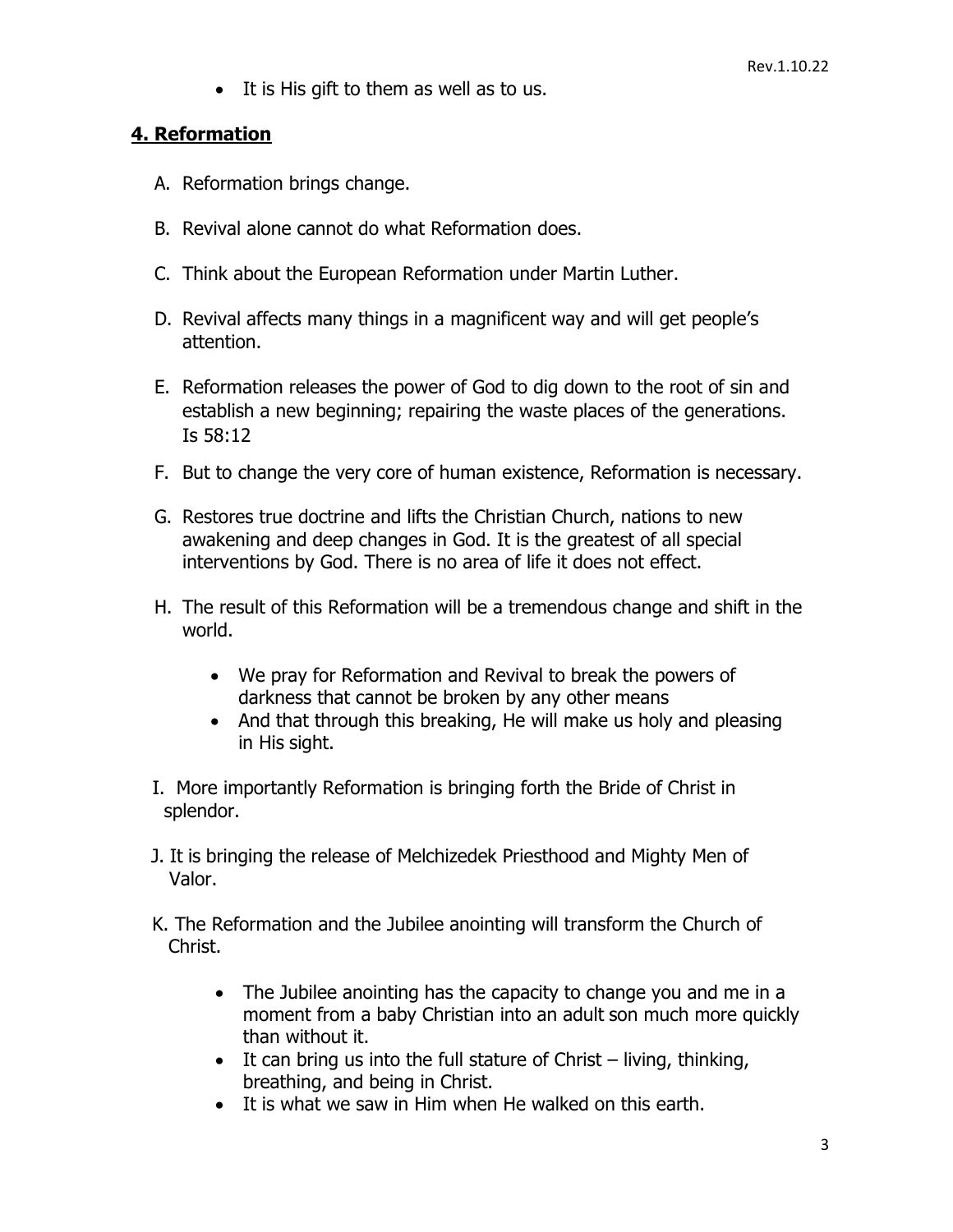• The Jubilee anointing will bridge the chasm helping the Body get from baby to adult son.

L. Nita asked the Lord what brought Him the greatest pleasure? This was His answer:

• "The day the Father releases the Jubilee anointing as depicted in Isaiah 61 because that is what is going to bring My Church into Ephesians 4:12.13.

## **5. Reclamation**

- A. Reclamation is simply another way of saying God is going to reclaim America. Is. 60:3-5
- B. America (and the world) needs Christ to reclaim her from the very foundation upwards.
	- We need Him to rebuild the ancient ruins and restore the streets of righteousness for our Nation to travel on
	- We pray for Him to give us a willing heart of intercession and travail for this invaluable reclamation of the Nation.
	- Every nation needs His reclamation power to restructure the infrastructure of the Nation.
- C. God is reclaiming the land.
	- The Lord spoke to me (Nita) very powerfully and told me that the land of America is the American Church's heritage, a gift of love from above. We need to see it as our heritage and seek to protect it as such. He wants us to have the same love for America that He does.
	- The reason America is in the trouble she is in now is because the Church has not kept the land in their hearts as a heritage from the Lord thus watching over it in righteousness.
	- When the Church returns to the nurture of this nation in righteousness America will return to the proper Fatherhood role it has been called to among the nations of the world.
	- It is not in the Father's heart to dispossess the First Nations people but to bring the Kingdom to their needy hearts, give the nation as a whole to His Church, which would include the born again First Nations People.
- D. We must learn to take the dominion in love today by standing for righteousness.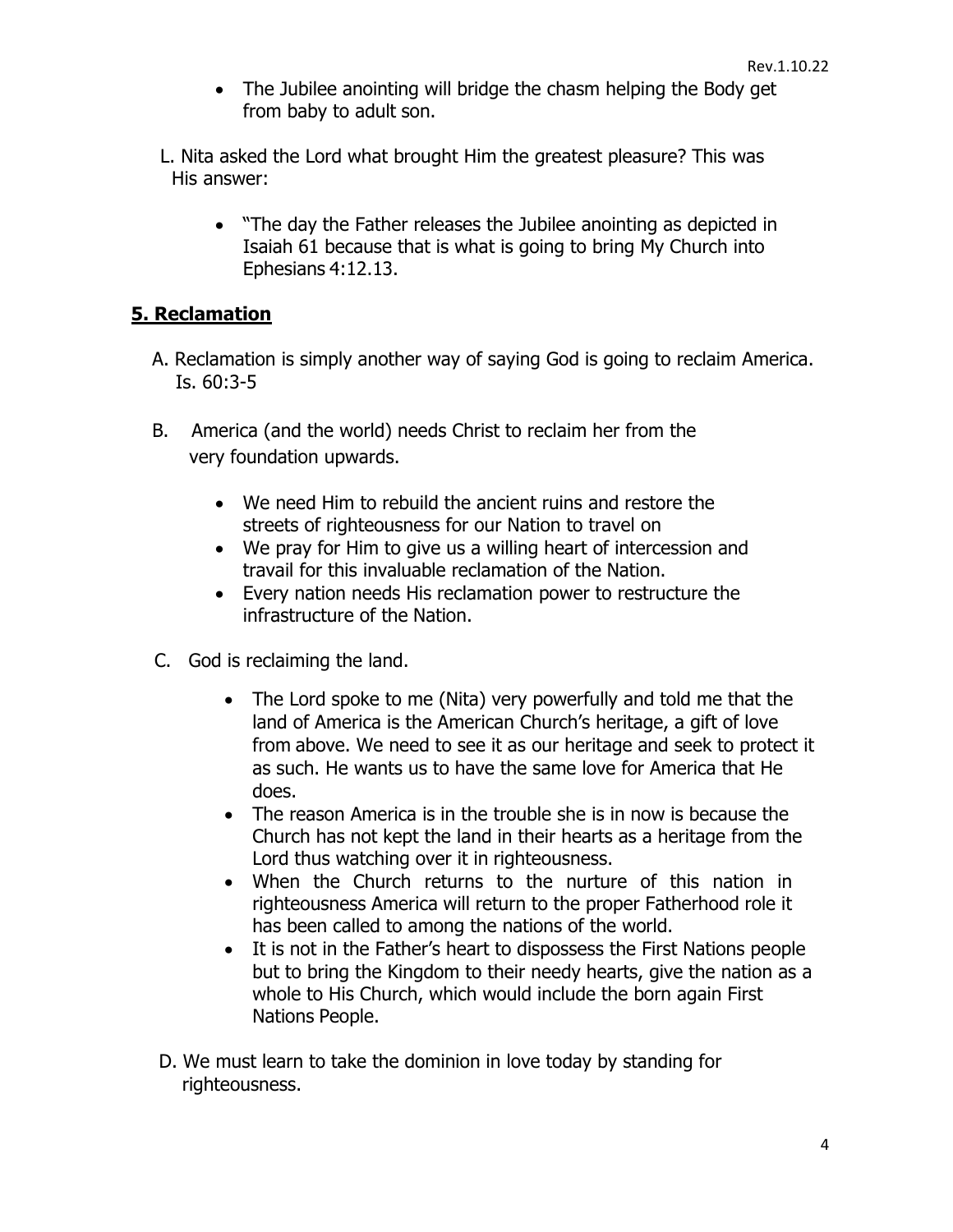## **6. Revolution**

- A. The Church will arise and reclaim the ancient faith; letting go of compromise. There will be a dramatic end-time escalation of Kingdom-life as a result.
- B. There will be a revolution whereupon the lovers of America will arise and take back our country.
- C. Think about what happened during the days of George Washington and Abraham Lincoln.
- D. This is a divine revolution
	- It is not going to end until it fulfills God's purpose.
	- This revolution is going to be as complete as it was in days of George Washington.
	- Look at the grace of freedom that was promised to all Americans
	- Look at the beauty of the Constitution and government that was established
	- God is sending this revolution into the heart of the Church
	- He is also sending this revolution into the secular arena
- E. Pray He will prepare us to recognize and welcome His Revolution.
	- And pray His Spirit will make known and accomplish His will as it spreads.
	- According to many visions Nita has had, the end is a wonderful thing
	- It will positively touch the Church, the Nation, and the Nations of the world before it is over.

# **7. Revelation**

- A. This purports the magnanimous revelation of the Kingdom of Jesus Christ, which will pour out across the nations, upon and through His Church. This will give focus to the revolution.
- B. God is going to reveal The Kingdom.
	- Pray for revelation to come to the Church that she might arise in the superior excellence of His Majesty and His might.
- C. We pray for the Revelation of Jesus Christ yet to come. We know in part, but there is a greater knowing that has been ordained for this time
	- Pray He will prepare His Church to be able and ready to receive and embrace His Revelation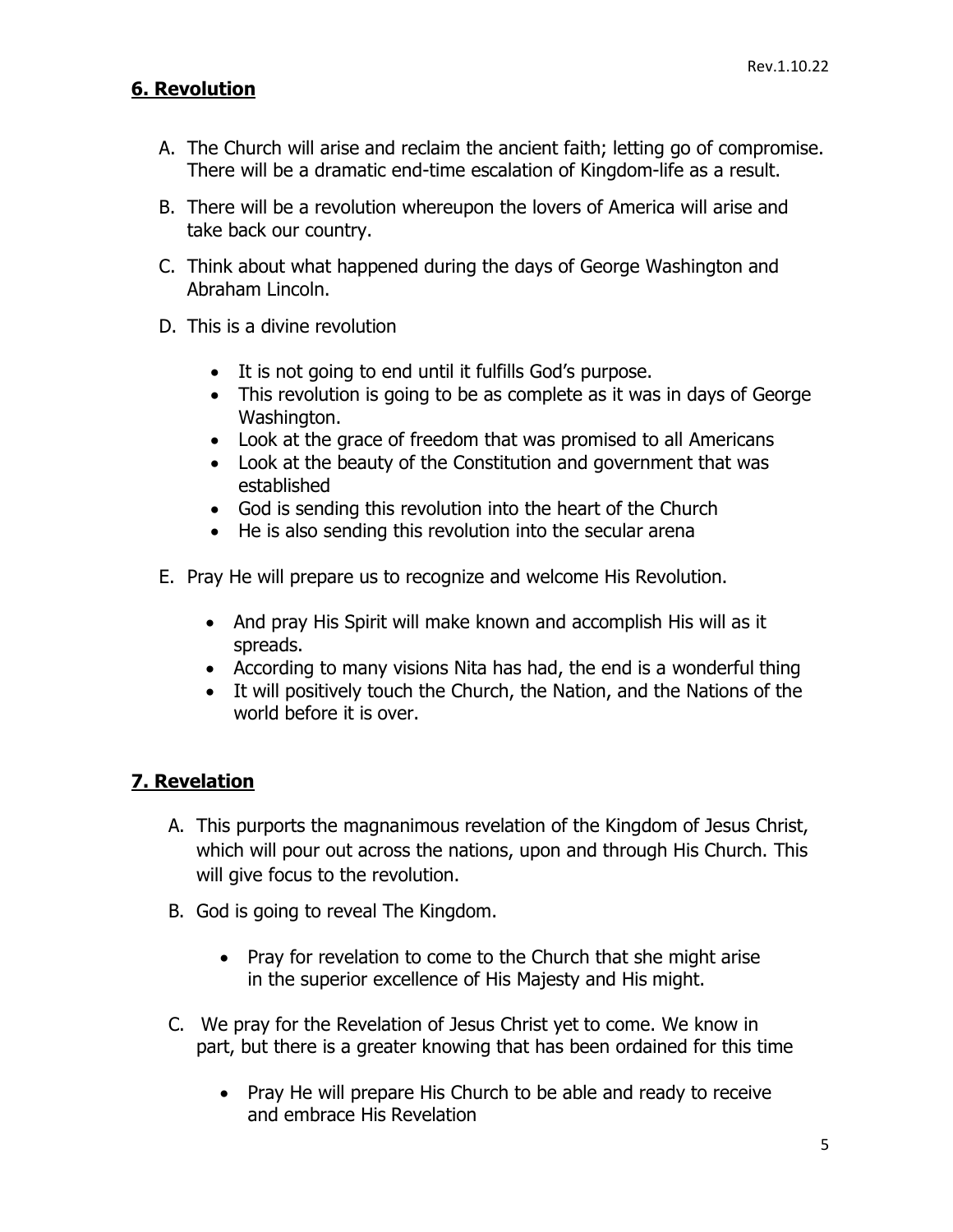• We pray that He will reveal Himself to us.

#### **8. Restoration**

- A. We must do our part to stand in the righteousness of God for the nation.
- B. The Lord is going to restore the Nation to God and His glory to the Nation. We will turn from our idolatry of the glory of technology, and we will live under the glory of the Lord as He raises people to heal the land.

#### **9. Reconciliation**

- A. Reconciliation to God and to each other- Is 59:20
- B. We must do our part to stand in the righteousness of God for the nation.
- C. Pray for healing of those who have suffered as a result of their heritage.
- D. Pray for deep healing so they can become testimonies and overcomers in Him.
- E. Pray we'll be one nation under God, indivisible with liberty and justice for all.
- F. The Spirit of The Brotherhood of man will work here.
- G. Reconciliation in the hearts of the African-Americans with a heart to return to, and seek, God. The community will help to change things in America.

### **How can we rebuild the ruins in faith?**

As a ministry, World for Jesus has spent 21 years dismantling the enemy's plans through repentance, tearing down strongholds as The Lord has directed. The Lord knows how to bring us thru and into our ordained destiny as a nation. America is like a child who has a great destiny, but she has not learned how to keep her flesh under control in order to obtain that destiny. We have a good and loving Father who is saying, "I have a child (America) who has all the qualities to be great so I am going to help her so she can fulfill her destiny."

The Father has spoken His Heart for America. He said, "I have given America to be free!" The Father has given America to the Church, but we must take it and reign in it and maintain it. We are here in this time and season to stand in the gap. We, must do our part to see this nation stand in the righteousness of God - "one nation, under God." He has instructed us: "You are to rebuild the ruins in faith."